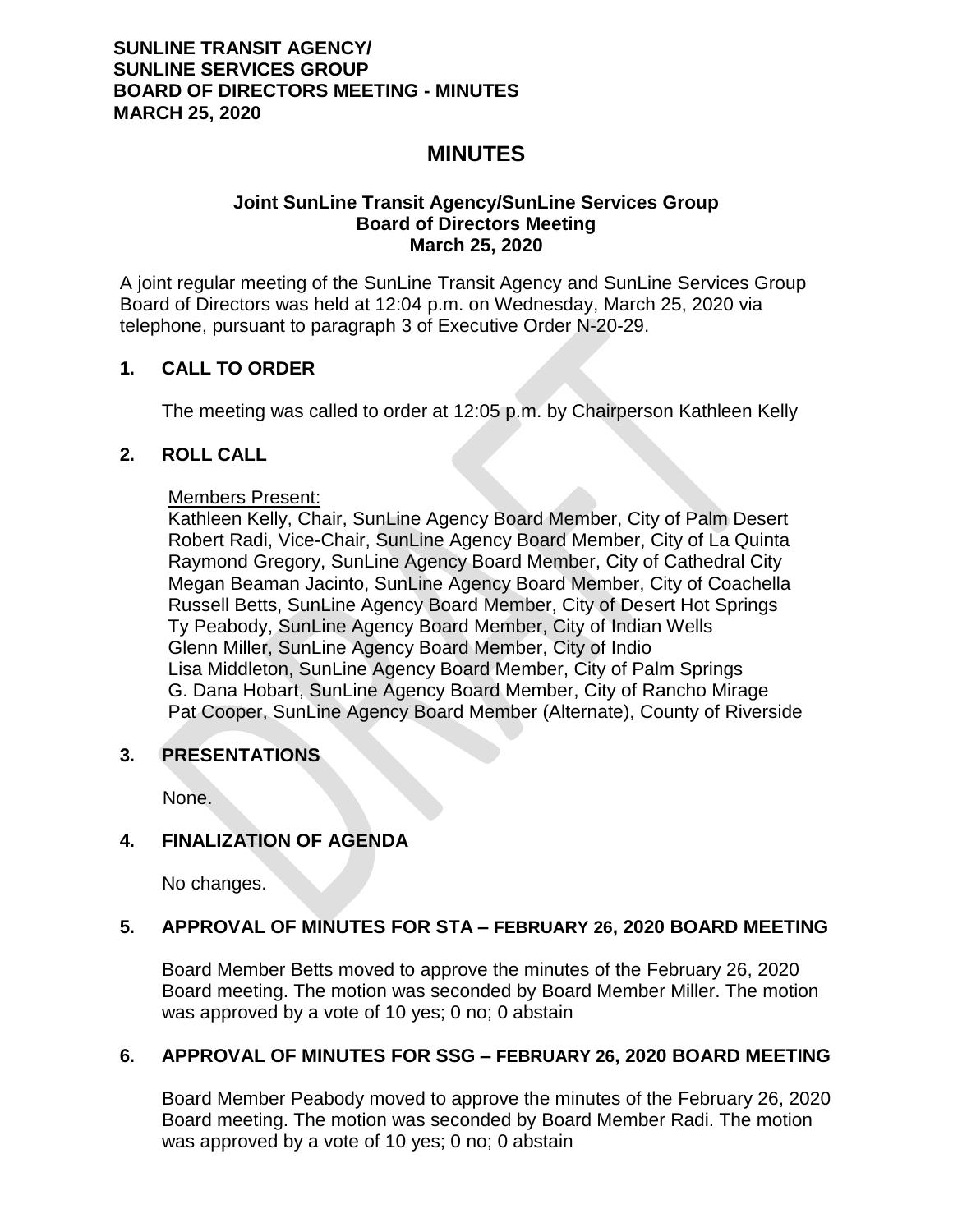### **7. PUBLIC COMMENTS**

Bill Meyers, Yellow Cab of the Desert provided written comments for the record. The comments were distributed via email to Board Members and are listed below for reference:

#### Bill Meyers, Yellow Cab of the Desert

"I am speaking on behalf of Yellow Cab and not the local industry as a whole. Last year at this time March 9-March 24 2019 we were operating at full capacity with 56 cabs in service, with a ride count of 7,284. Since the COVID-19 pandemic we have seen a 67.5% decrease in ridership with a current ride count of 2441, that is 4,483 rides less and we have 17 cabs.

In an attempt to survive this Pandemic we have made drastic changes to the structure of our daily operations by taking 27 cabs off the road, laying off 2 office staff members and 2 shop staff members reducing remaining office staff hours to 80 per week divided between 3 people. We have also had to fully outsource our dispatch department and reduce office operating hours.

Community is everything in our industry and we rely on the people of our community to lean on us for their transportation needs, delivery needs and medical transportation needs.

In an effort to keep drivers working we have implemented extreme cuts to our lease rates. Last year a 24/7 lease was \$850.00, today it is \$310.00. We are doing everything we can to keep people working and servicing our communities. We survived 9/11 and we intend to survive COVID-19 pandemic."

## **8. BOARD MEMBER COMMENTS**

Board Member comments were made by:

Kathleen Kelly, City of Palm Desert Robert Radi, City of La Quinta

## **9. CEO/GENERAL MANAGER COVID-19 RESPONSE AND SERVICE REPORT**

For this information only item, CEO/General Manager provided the Board with a brief update as a follow-up to the report provided in the packet.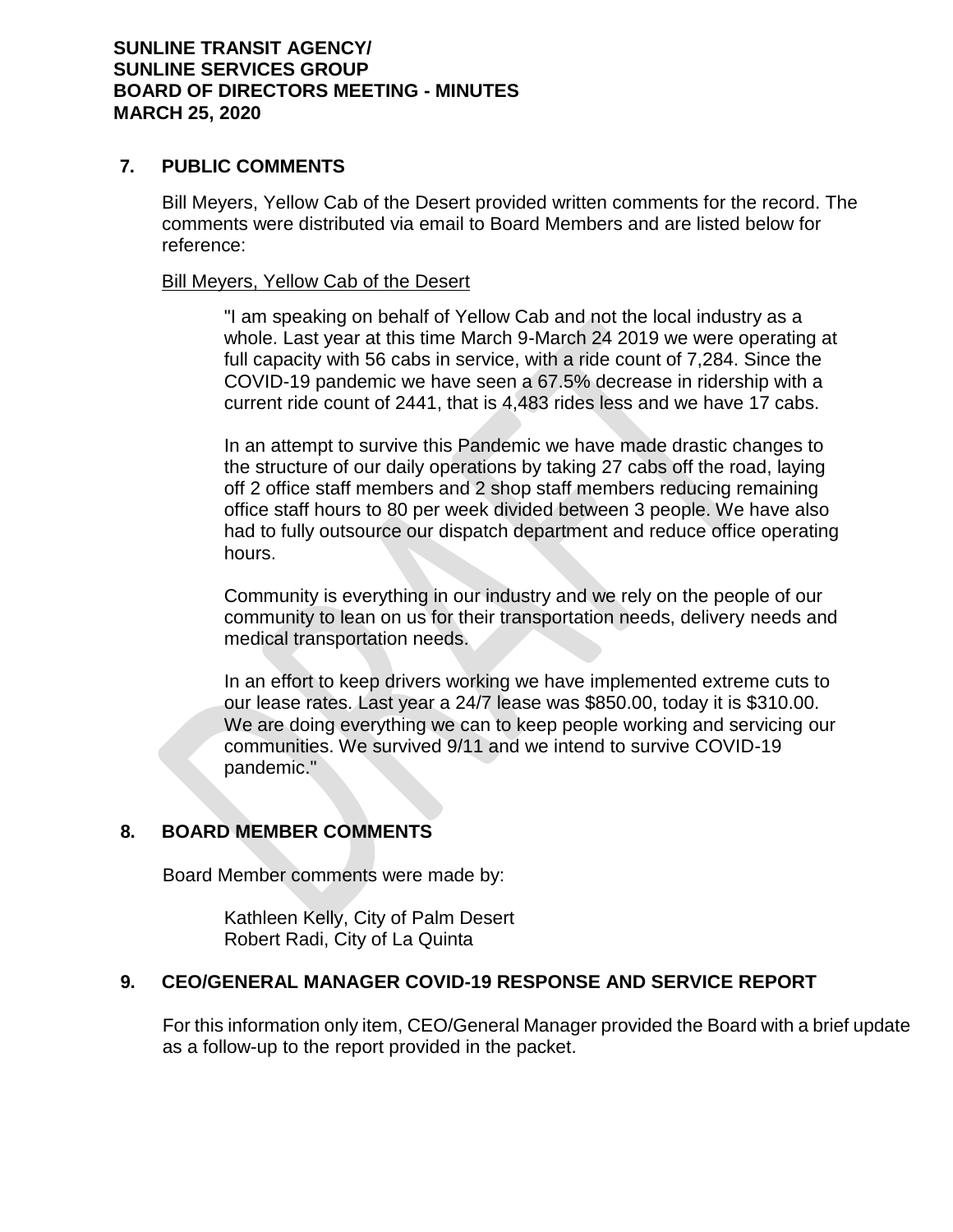## **10. RESOLUTION NO. 0775 PROCLAIMING THE EXISTENCE OF AN EMERGENCY SITUATION DUE TO THE WORLDWIDE SPREAD OF COVID-19**

General counsel, Eric Vail, explained the need for the emergency resolution. Comments were made by Board Member Ty Peabody and Board Member Raymond Gregory. Board Member Peabody asked that the Agency's Finance Department come back with estimated losses for the next 6 months compared to the budget and actuals. CEO/General Manager Skiver notified the Board that this information is being developed for RCTC and will be available to share with the Board, as requested. Board Member Gregory asked for clarification regarding contracting authority for the CEO/General Manager under this resolution, mentioned by general counsel. General Counsel Vail clarified that the resolution proclaims an emergency that also enacts provisions within the Board's approved procurement policy to provide authority to the CEO/General Manager. Board Member Beaman Jacinto moved to approve Resolution No. 0775 Proclaiming the Existence of an Emergency Situation due to the Worldwide Spread of COVID-19. The motion was seconded by Board Member Cooper. The motion was approved by a unanimous vote of 10 yes; 0 no; 0 abstain

## **11. ASSIGNMENT OF DESIGN BUILD AGREEMENT**

Finance/Audit Committee Chair Robert Radi notified the Board that the Committee did not meet on the item, but as Committee Chair he conferred with staff and moved approval of items 11 through 17. Item 12 was pulled from the single vote from Board Member Betts and Item 13 was pulled from the single vote from Board Member Hobart. Board Vice-Chair Radi moved to approve items 11, 14, 15, 16 and 17. The motion was seconded by Board Member Miller. The motion was approved by a unanimous vote of 10 yes; 0 no; 0 abstain

## **12. REPLACEMENT OPERATIONS FACILITY – CONSTRUCTION QUALITY ASSURANCE SERVICES**

Board Member Betts had asked for Item 12 to be pulled from the single vote to request for more information on the item since it didn't go to Committee and has a high dollar amount associated with it. CEO/General Manager Skiver explained that the Agency has already started grading for the land and the importance of the Operations Facility as a project and its need to move forward, even during these uncertain times. Board Member Betts moved to approve the Replacement Operations Facility – Construction Quality Assurance Services. The motion was seconded by Board Vice-Chair Radi. The motion was approved by a unanimous vote of 10 yes; 0 no; 0 abstain

## **13. SOLAR CARPORTS CHANGE ORDER**

Board Member Hobart asked for Item 13 to be pulled for discussion, but then rescinded his request. Board Member Hobart moved to approve the Solar Carports Change Order. The motion was seconded by Board Vice-Chair Radi. The motion was approved by a unanimous vote of 10 yes; 0 no; 0 abstain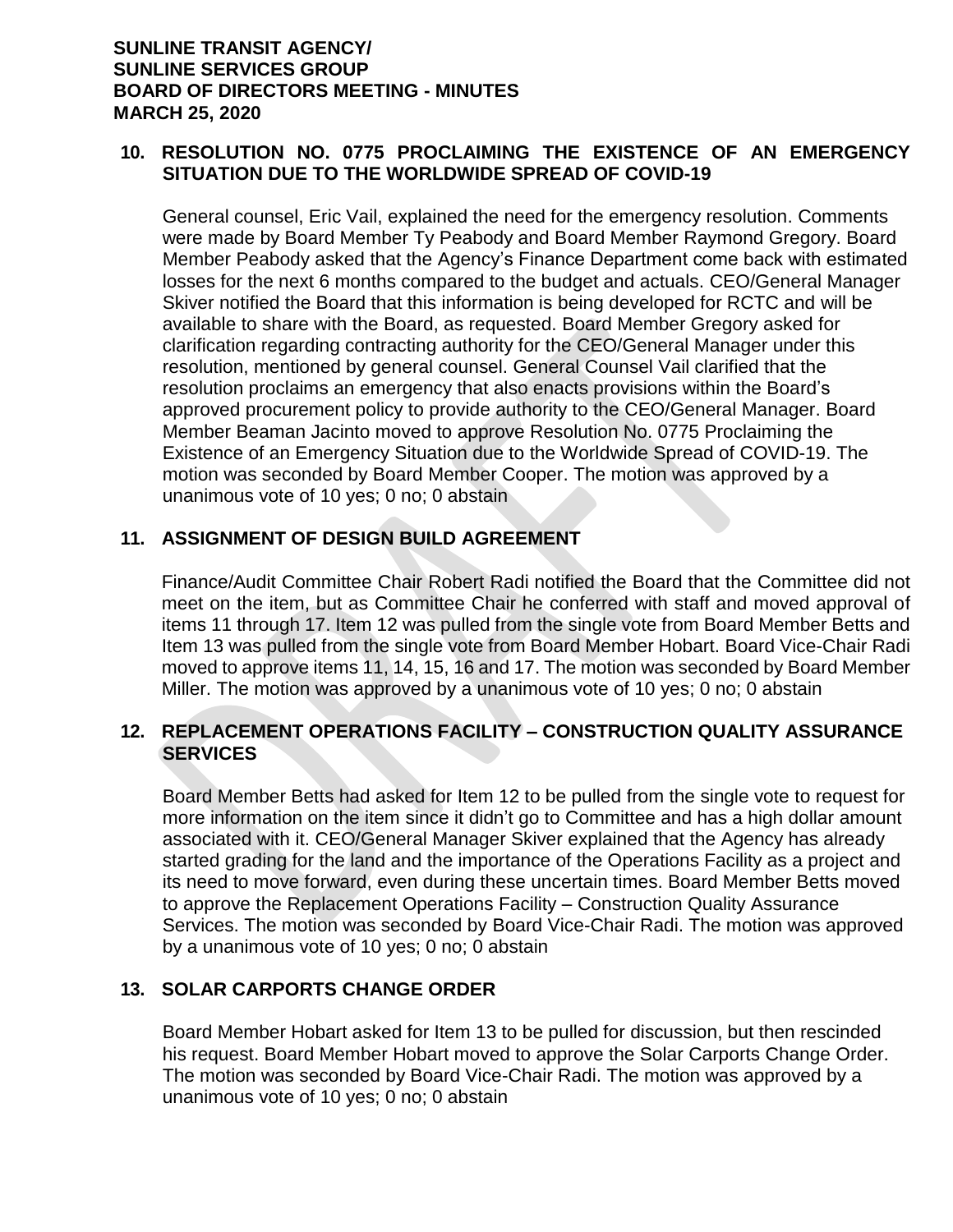### **14. FACILITY IMPROVEMENTS DIVISION II**

Finance/Audit Committee Chair Robert Radi notified the Board that the Committee did not meet on the item, but as Committee Chair he conferred with staff and moved approval of items 11 through 17. Item 12 was pulled from the single vote from Board Member Betts and Item 13 was pulled from the single vote from Board Member Hobart. Board Vice-Chair Radi moved to approve items 11, 14, 15, 16 and 17. The motion was seconded by Board Member Miller. The motion was approved by a unanimous vote of 10 yes; 0 no; 0 abstain

## **15. FIRST AMENDMENT TO ZEN AGREEMENT**

Finance/Audit Committee Chair Robert Radi notified the Board that the Committee did not meet on the item, but as Committee Chair he conferred with staff and moved approval of items 11 through 17. Item 12 was pulled from the single vote from Board Member Betts and Item 13 was pulled from the single vote from Board Member Hobart. Board Vice-Chair Radi moved to approve items 11, 14, 15, 16 and 17. The motion was seconded by Board Member Miller. The motion was approved by a unanimous vote of 10 yes; 0 no; 0 abstain

## **16. RESOLUTION NO. 0776 TO OBTAIN LOW CARBON TRANSIT OPERATIONS PROGRAM FUNDING**

Finance/Audit Committee Chair Robert Radi notified the Board that the Committee did not meet on the item, but as Committee Chair he conferred with staff and moved approval of items 11 through 17. Item 12 was pulled from the single vote from Board Member Betts and Item 13 was pulled from the single vote from Board Member Hobart. Board Vice-Chair Radi moved to approve items 11, 14, 15, 16 and 17. The motion was seconded by Board Member Miller. The motion was approved by a unanimous vote of 10 yes; 0 no; 0 abstain

## **17. ROUTE 10 COMMUTER LINK SERVICE AGREEMENTS**

Finance/Audit Committee Chair Robert Radi notified the Board that the Committee did not meet on the item, but as Committee Chair he conferred with staff and moved approval of items 11 through 17. Item 12 was pulled from the single vote from Board Member Betts and Item 13 was pulled from the single vote from Board Member Hobart. Board Vice-Chair Radi moved to approve items 11, 14, 15, 16 and 17. The motion was seconded by Board Member Miller. The motion was approved by a unanimous vote of 10 yes; 0 no; 0 abstain

#### **18. GENERAL COUNSEL**

General counsel had no updates to report.

## **19. CEO/GENERAL MANAGER'S REPORT**

CEO/General Manager, Lauren Skiver, had no further updates to report.